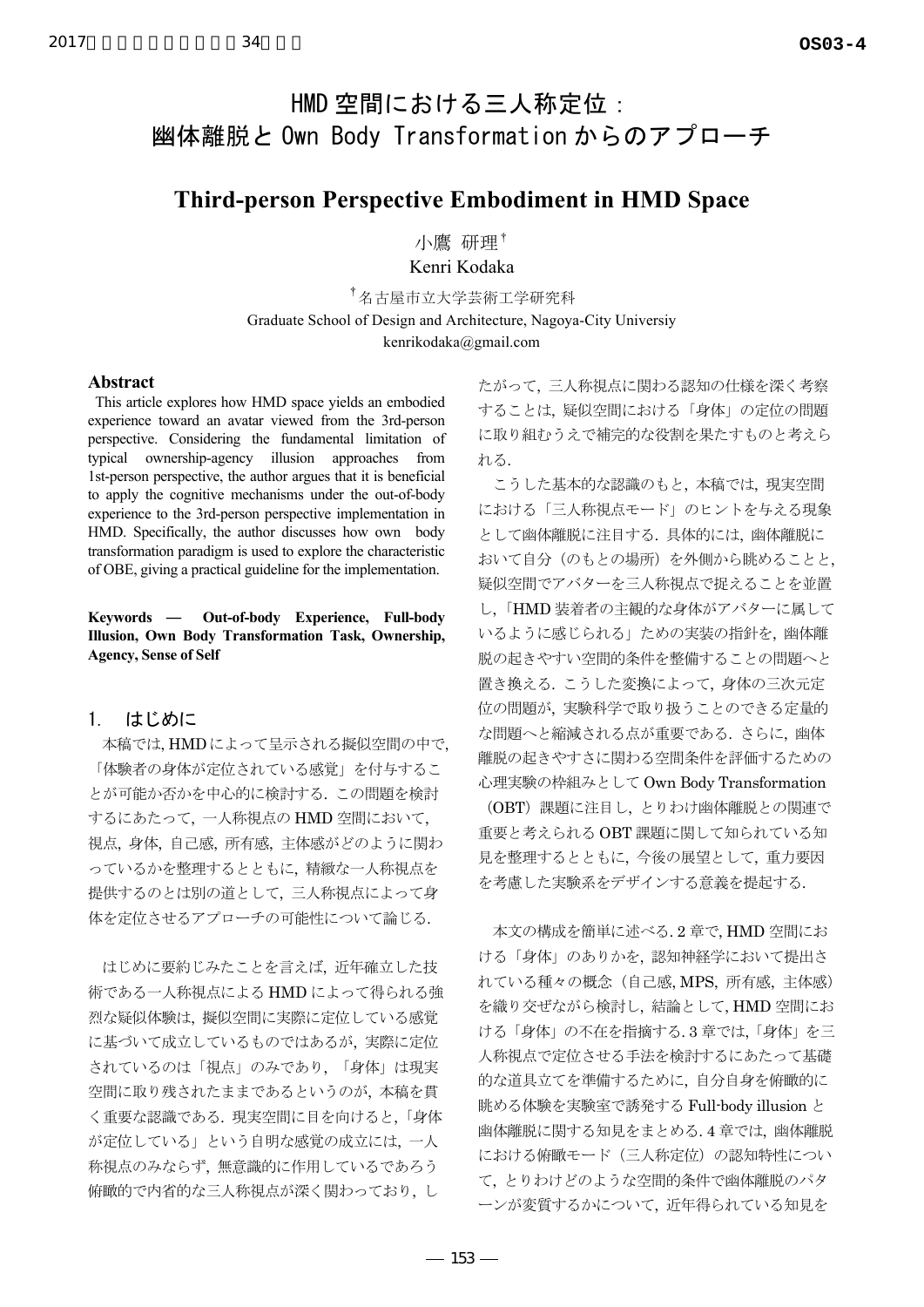紹介する.5章では、今後の展望を述べる.

#### HMD 空間における身体のありか  $2.$

#### 「視点」と「身体」の区別  $21$

近年, HMDの普及とともに、仮想的に構築された三 次元空間を、あたかもHMD装着者にとっての「現実」 として体験させることのできる技術が、実用に耐えう るレベルへと急速に進展している. コンシューマー向 けの HMD (Oculus Rift, HTC Vive, PlayStation VR) が次々と発売された 2016年は「VR元年」と呼ばれて いるが、実際には、VR (Virtual Reality) や仮想空間と 呼ばれる概念および関連する技術は、かなり昔から存 在していた. 「VR元年」において想定されている VR が、それ以前のVRと決定的に違うのは、頭部の動き と三次元空間における視点の動きが、極めて精巧なレ ベルで連動している点にある (ヘッドトラッキング). この視点の連動は、HMD空間における一人称視点の 起点と、身体座標系における視点の起点 (顔部)とが 正確に重なることを意味し、結果的に、装着者は、疑 似空間のなかに実際に「定位している感覚」を得るこ とができる. HMD 技術のインパクトに関しては、「擬 似的なイベントが体験者の目の前で実際に生じている かのような感覚」を切り抜いて語られることが多いが、 そうした (コンテンツ毎に異なる)枝葉の錯覚の根幹 で、このような「定位感覚」の錯覚が基底レベルで作 用していると理解するべきであり、それこそが、以前 のVR技術との質的な差異を構成するものである.

さて、HMDのコンテンツを体験すると、確かに「自 分が擬似空間の中にいる」かのような強い確信が生ま れることがある。それでは、ひるがえって、このとき 自分の主観的な身体(=「身体」)はどこにあるのだろ うか. 「身体」も、同様に、強い実感を持って擬似空間 の中にあるように感じられている、といえるだろうか. HMDを使用した際の筆者の体感では、「自分が擬似空 間の中にいる」ことと「身体が擬似空間の中にある」 ことの間には大きなギャップがあるように思われる. 仮に、このようなギャップを認めたうえで、それでは、 「自分が擬似空間の中にいる」というときの「自分」 とは、どのようなモードの「自分」を指すのだろうか. 「自分」とは「身体」をぬきにしても成立するのだろ

こうした問題は、哲学や現象学などの人文学の分野 で、古くから刺激的な題材として取り上げられてきた

うか

ものであるが、近年、「自分がある (being a self)」に 関わる意識的な経験に対して、「sense of self」 (自己 感)という名称が与えられたことをきっかけにして

(Gallagher, 2000),認知神経科学の分野のなかでも 積極的に議論されるようになっている。 とりわけ、そ れ抜きでは sense of self が存立不可能になるような最 小な要素群で成立するような「自分」の形態を. minimal phenomenal selfhood (MPS) として想定し

(Blanke & Metzinger, 2009)、実験科学の世界で 日々蓄積されている膨大な知見を照らし合わせるかた ちでMPSの構成要素が検討されている動きは注目に 価する. MPSの要素としてまず挙げられているのが, 「ある特定の時空間に定位しているという感覚」と「方 向性を持った視点 (一人称視点)」である. こうした要 素群は、同一の経験単位「"being present at a given space and time"」へ縮減可能であるという議論に従う ならば(Windt, 2010), この経験単位は、端的に HMD の一人称視点によって与えられる「ここにいる」とい う擬似的な定位感に近いものであると考えられる. い ずれにせよ、上記の定位感に関わる文言に、身体に関 する用語は一切含まれていない点は、今後の議論にお いて非常に示唆的である.

実は, Blanke と Metzinger による当初の論文では, MPSの最後の一つとして、先に挙げた定位感とは別に、 ["global identification with the body as a whole"]  $\geq$ して名指される経験が含まれていたが、その後、この 仮説に対して、多大な疑念が呈されることになる. 例 えば、睡眠中の夢を見ている際の「自分」は、端的に言 って、身体を持っているという体感を欠いているよう に思われる (bodiless dream). これは、外受容感覚か らの情報が遮断されても自分という経験が消失しない 事例であるといえる(Limanowski, 2014). このほか にも、夢想状態 (mind wandering episodes) や、後述 する幽体離脱の状態でも、身体の存在感は曖昧となる ことが指摘されており(それらは、体験者にとって

 $\lceil$  pure consciousness  $\lceil$  balls of light  $\lceil$   $\lceil$   $\rceil$   $\lceil$  points in space」と表現される), MPSにおける「身体」の位 置付けは再考を迫られている.

以上の議論から見えてくるのは、「自分が擬似空間 の中にいる」ことと「身体が擬似空間の中にある」と は、必ずしも同値の体験として結ばれるわけではない ということ、そして、より強い立場をとるならば、「自 分」は、「身体」の存在感を抜きにしても成立しうる ということである. 筆者の HMD 使用時の体感では、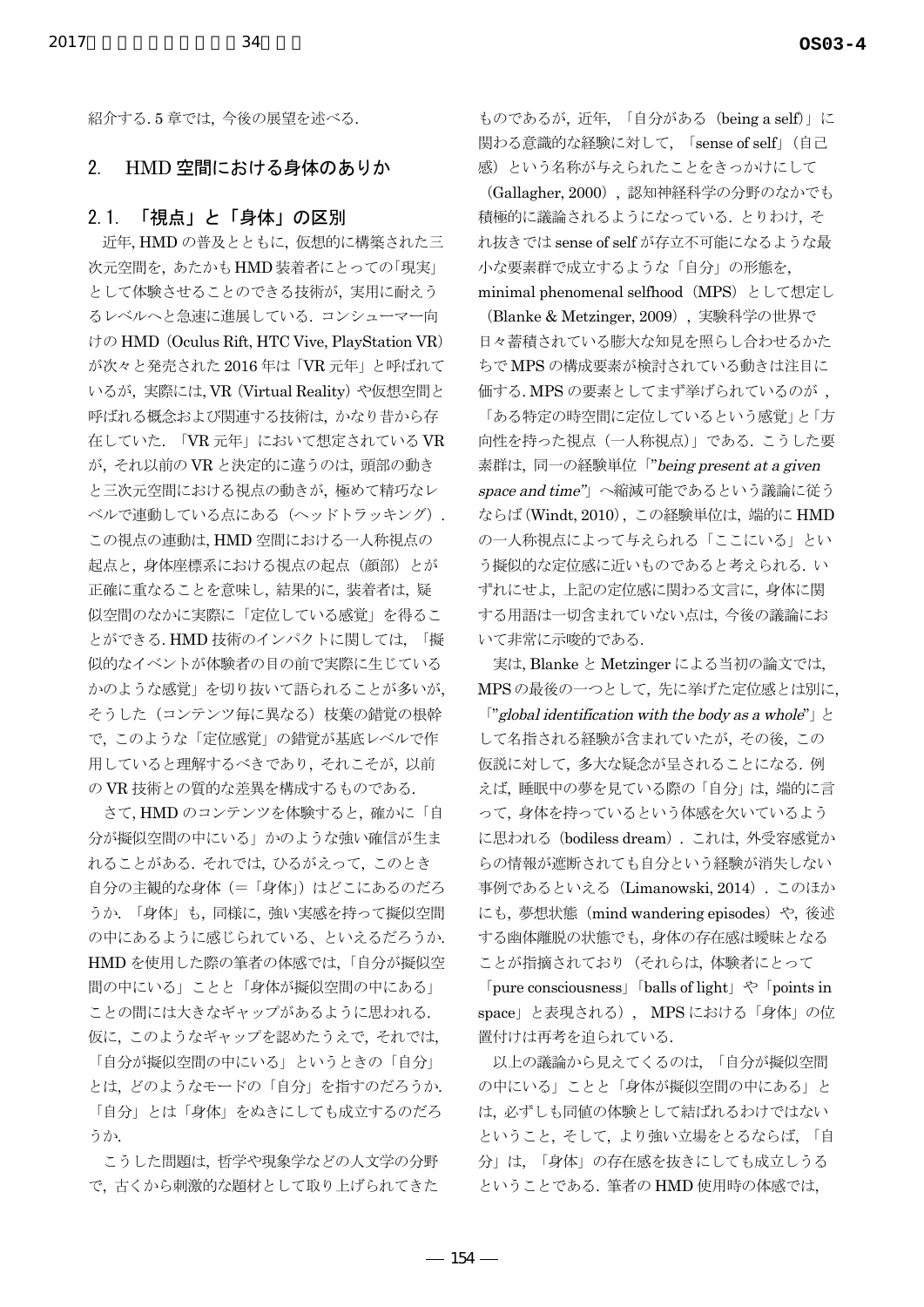擬似空間に注意を傾けている時には、強い定位感が生 まれている一方で、一度自分の身体に注意を向けよう とすると、擬似空間から現実空間へと注意の方向が不 連続的に切り替わってしまう印象がある. つまり, HMD のヘッドトラッキングによって得られる疑似空 間における定位感の主体は「視点」であり、「身体」 は依然として現実空間の中(すなわち HMD 空間の外 部)に取り残されていると理解することができる. こ の二分法は、MPSの議論において、定位感が「視点」 のみで成立し得るという基本認識と整合的である.

## 2.2. HMD における身体の導入の試み (ownership  $\angle$  agency)

HMD 内部の擬似空間の中に「身体」を定位させよ うとする技術的な試みとして、指関節の位置をトラッ キングするセンサーである Leap Motion の活用を挙げ ることできる. このセンサーをゴーグルの裏面に添付 することで、眼前に自分の手をかざしたときに、それ とちょうど重なるような手の CG モデルを, HMD 内に リアルタイムに表示することができる. これにより, HMDの装着者は、あたかも視覚的に呈示された「擬似 的な手」を所有し、そして、意のままに操ることができ ると錯覚することができる. これらの感覚は、実験科 学で伝統的に使われている用語を使うと、sense of ownership (所有感) と sense of agency (主体感) に 対応している. 以下では、このタイプのトラッカーに よって ownership と agency を擬似空間の中に投射す ることが、「身体」を擬似空間に定位させるうえでど のような意味を持つのかを慎重に検討していく.

著名な rubber hand illusion (RHI) のパラダイムに 従えば、Leap Motion によって生じる錯覚は、moving rubber hand illusion (MRHI) に分類される (Kalckert et al., 2012). MRHI は、肉体に紐付けられている運動 感覚(+固有感覚)と擬似的な視覚イメージの間の同期 によって、肉体とは異なる手の視覚イメージに対して ownershipを投射するものである. この意味で, MRHI は agency を媒介として ownership の変調を促す錯覚 であると捉えることもできそうである. ownership と agency の関係を扱った研究によると (Caspar et. al., 2015), MRHI によって同期される擬似身体の形態(形 状·向き)が肉体の手の形態と一致していれば、agency と ownership (に対する rating) は相関するが、そう でない場合, agency と ownership は関係し合うことが ない. つまり、身体の形をしていないモノについては、 いくら主体的に関わることができても、視覚的な「身 体」に昇格することはできない. ownership とは、「主 体感を除いたとしてもまだ存在すると仮定できる自己 感の核心部分」(田中, 2017) であり、逆に言えば, agency が、自己感を生み出すにあたって基底的な役割 を果たすことはない (実際, MPS の議論において, agency や motor control は一貫して排除されている).

ownership と agency の性格に違いをわかりやすく 示すものとして、前者が身体近傍空間の内部でしか影 響力を行使できない一方で、agency にはそうした空間 的な制限が無いという点を挙げることができる. 「念 じてコントロールする」タイプの研究 (例えば, 脳波 リモコン)に象徴されるように、agency は、身体の物 質的·運動的·空間的制約を解除し、影響力を行使で きる空間を無制限に拡大することができる一方で, agency を極大化していった先の「自分」に付属する「身 体」は、それがあったとして、極小化した形態をとるは ずである.

それでは、ownership の役割は、どのように評価で きるだろうか. RHI は、副作用として proprioceptive drift と呼ばれる、手の位置感覚の移動が生じることが 知られている. ownership と drift との直接的な因果関 係については否定的な実験結果が多く出ているところ ではあるが (例えば, Abdulkari et al., 2016), いずれ にせよ, ownership を変調するうえでの誘発原理の根 幹である感覚間同期性が、身体の定位感覚を変異させ る特性を有していることは事実である. 実際, Leap Motion を使用したことのある者であれば、(少なくて もそれが上手く関節をトラッキングできている間は) 実際の外観と異なる手のイメージに対して, ownership に加えて、「実際にそこに手がある感覚」 を覚えることに同意するだろう. それでは、このとき 体験者の「身体」は擬似空間の中に定位されていると いえるだろうか. Limanowski (2014) らは, ownership の錯覚誘発によって体験者がパニックに陥ったり、体 験後に後遺症を残すようなことが無いという経験的事 実を指摘し、これを根拠に、ownership の錯覚が変調 を引き起こすのは、あくまでも「部分的な身体」であ り、部分に還元できないような身体を持った自分につ いては無傷のままであるとした. 同時に、この議論に 依拠して, ownership は MPS の構成要素ではないこと を鋭く指摘している. Leap Motion は、手がHMD空間 の中に定位される感覚を作り出しはするものの、そこ で定位されているのは、自分全体を名指すような「身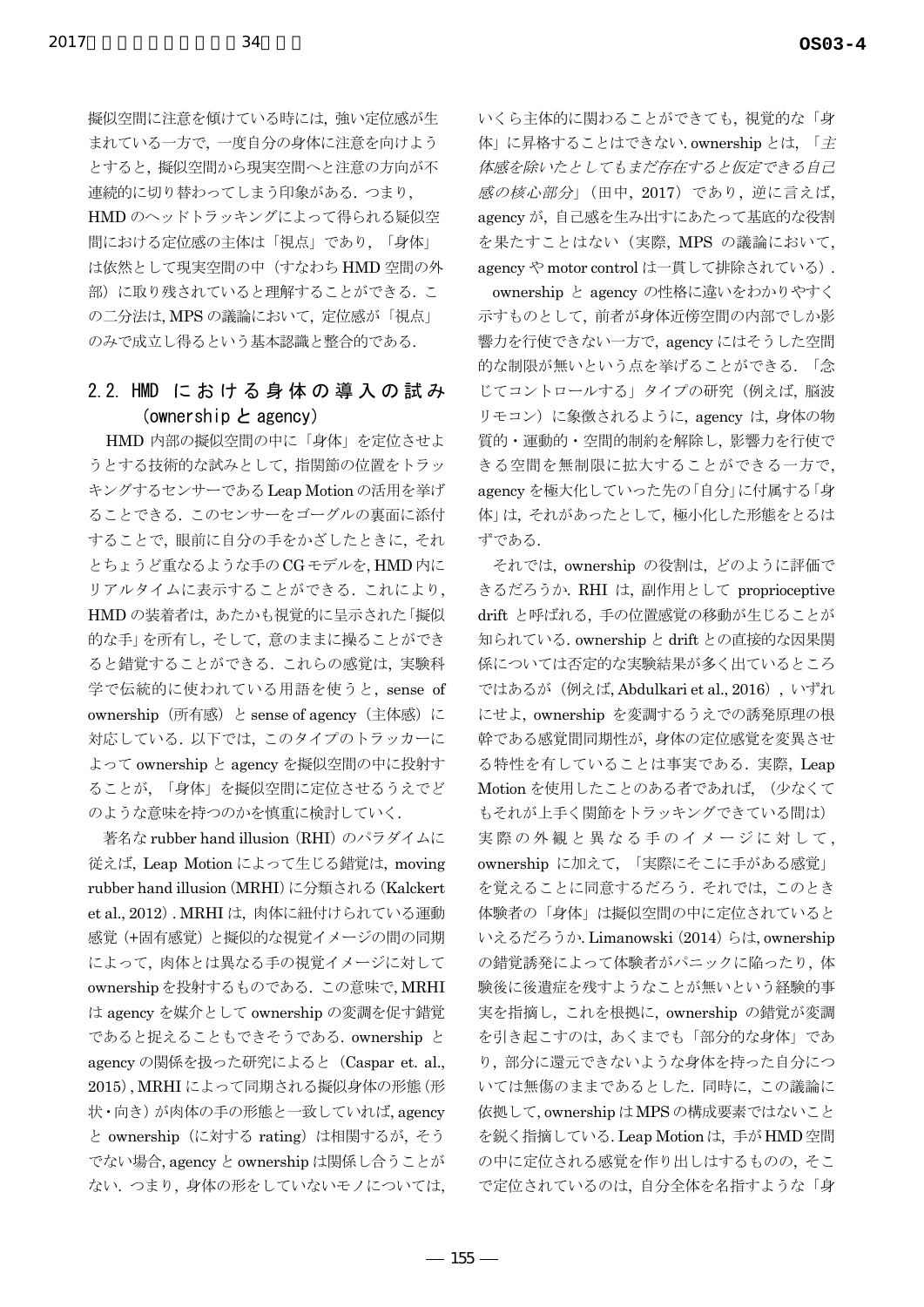体」ではなく、そこから分離した一部の身体のことで あり、したがって、分離前の「身体」は依然として現実 空間に定位されたままなのである.

34

他方、HMDの一人称視点において、手のみならず全 身のビジュアルを正確に再現することは、 擬似空間の 中に「身体」を定位させるための、一つの有望なアプ ローチであると思われる. 実現にあたっては、全身を リアルタイムにキャプチャするうえでの技術的な壁を 解決する必要があるが、現在の技術革新の速度を鑑み れば、近い将来に実現する可能性は十分にある.

#### 3人称視点に関する錯覚  $3<sub>1</sub>$

HMD のコンテンツは、通常一人称視点での設計が 前提とされている. 筆者の把握できている限り, 画面 内を所狭しと動き回るキャラクタに感情移入し、コン トローラによってそれらの動きを操作するという(テ レビゲームにお馴染みの)構図は, HMD空間のコンテ ンツでは影を潜めている. これは、HMD コンテンツに おいては、アバターは、HMDを装着している体験者自 身であり(それこそがヘッドトラッキング技術の根幹 である), わざわざアバターを介在させる積極的な理 由を見出せないことが原因であるかもしれない.

我々は、普段、一人称視点で世界を眺めつつも、身体 が現にここにあるという感覚を持っている. この定位 感の成立には、その都度自分の身体を近視眼的に確認 するような注意の向け方が、一定のレベルで貢献して いるのは間違いない. 一方で、日常的な状況において 自分の身体の外観をまじまじと確認するようなことが 稀であること、それにもかかわらず、我々は自分自身 の身体が外部からどのように見えているかを想定する 能力を持っていることを踏まえるならば、近視眼的な

「身体」の定位とは異なる、三人称的な視点による定 位のモードが存在していると考えるのが自然であるよ うに思われる. それでは, HMD 空間の中で, こうした 定位のモードを積極的に駆動することで、より積極的 に、体験者の身体のイメージに対する自覚を促すこと は可能だろうか. ここでは、いまいちどテレビゲーム の構図を呼び起こし、HMD空間において、三人称視点 を使って、体験者の身体イメージを呈示する可能性に ついて検討していく.

#### (3PP) Full body illusion  $3.1$

RHI を全身に拡張したものとして、Full body illusion (FBI) というタイプの錯覚が知られている. FBI には一人称視点 (1PP) によるものと (Petkova et al., 2012), 三人称視点 (3PP) によるものとに分類さ れるが、ここでは三人称視点によるものを取り上げる. FBIは、典型的には、HMDを通して自分自身と思しき アバターの背面を、後方から見つめるような空間的配 置がとられるとともに、HMD装着者の背中と、アバタ 一の背面に与えられる視触覚刺激が同期的に呈示され ることによって、体験者にとっては前方に見えるアバ ターが、自分自身そのものの身体であると感じられる ように錯覚するというものである. FBI は、この主観 的な感覚を誘発するだけでなく、RHI に類似した副作 用(位置感覚の移動、体温の低下)を引き起こすこと が知られている (Lenggenhager et al., 2007, Salmon  $et al., 2013$ .

FBIによる全身の ownership の変調に対する絶対的 な評価 (I felt as if the virtual body was my body. 」 に対して)は、RHIで対応するもの(「I felt as if the rubber hand were my hand. (1) と比較すると、かなり 低い水準にとどまっている. 例えば、Salmon らの論文 においても、アンケートの ownership の項目に対する 評価は、視触覚刺激が正しく同期している条件でもな お、平均7段階中の半分のレベル (「どちらともいえな い」)にも満たない. すなわち, FBIにおける ownership の変化は、あくまで対照条件と比較した際の相対的な 上昇にとどまっており、「自分の身体が前方のアバタ ーに定位している」というような明確な体感とはかけ 離れているであろう点には注意が必要である.

また、そのような FBI の効果は、極めて限定的な空 間条件下においてのみ誘発される. まず, FBI によっ て ownership が投射される範囲は身体近傍空間によっ て規定されるため (Serino et al., 2016), 体験者から アバターの距離は 2m 程度に抑えられる必要がある. さらに FBI の効果は、HMD の装着者と擬似空間内の アバターが対面状況になると消失することがわかって いる (Preston et. al., 2015).

### 3.2. 幽体離脱

ここでは、対面状況も含めたより自由度の大きな三 人称定位を検討するにあたって、幽体離脱に着目する. 2002 年, てんかん患者の右側の TPJ (Temporal-Parietal Junction) の部位に電気刺激を 直接与えると、幽体離脱に似た意識体験が繰り返し誘 発されることが報告されたことをきっかけに (Blanke

et al., 2002), 幽体離脱は、様々な分野から強い注目を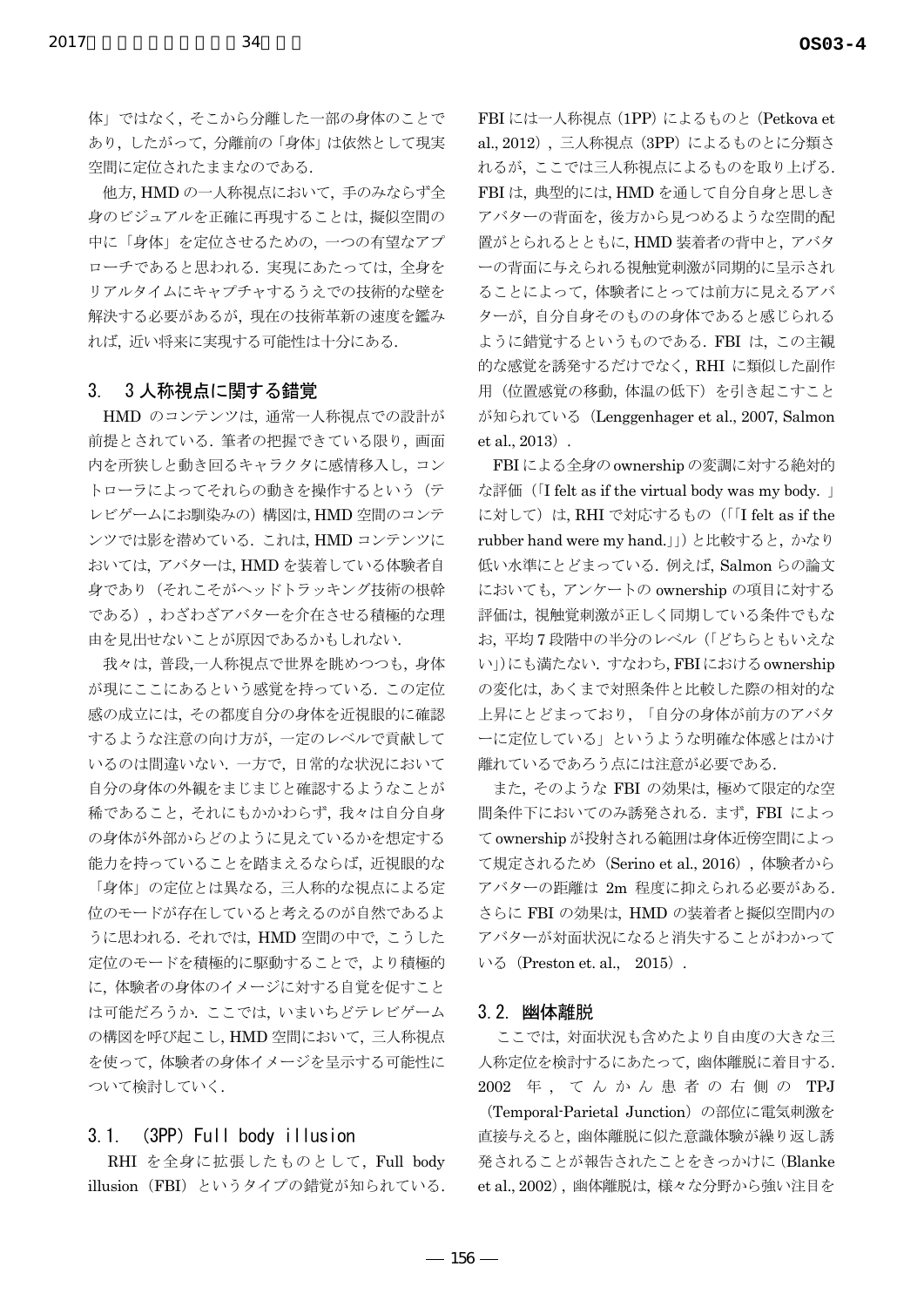集めるようになっている. TPJ は、その名の通り. 頭 頂葉と側頭葉の接合領域に位置する様々なモダリテ ィーの情報が統合される領域であり、 そうした統合 的機能の一つとして空間的な視点操作との関わりが 指摘されている. 興味深いことに、想像上の地点を起 点とした時に周囲がどのように見えるかをイメージ する三人称視点の空間操作においては、幽体離脱と同 様に右側の TPJ の活動が優勢となる (David et al., 2006). これらの知見は、幽体離脱が神経学的基盤を 持つことを示唆する点で非常に重要であると同時に, 我々が普段、スポーツやナビゲーションなどの局面 で無意識的に働かせている三人称視点の空間操作が, 何らかの事情で意識化され、身体イメージの水準に まで影響が及んでしまったのが幽体離脱であるとい う見方に説得力を与えている。さらに、幽体離脱にお ける「視点」と「身体」は、種々の空間的関係をとる ことが知られており、FBI の条件外である対面状況, および身体近傍空間の外部 (2~3m) にまで及ぶこ と (Blanke et al., 2005), さらには、特別な感覚間同 期を必要としないことから, FBI とは (少なくても部分 的には) 別の原理で駆動しているものと考えるのが自 然である.

こうした幽体離脱の特性は、HMD における定位の 問題を考えるうえで非常に示唆的である. 前節の整理 に従えば、幽体離脱の特異性は、通常では同じ空間を 共有している「視点」と「身体」が空間的に分離した 状況にありながら、こちら側に定位されている「視点」 も、あちら側で俯瞰されている「身体」も、同時に「自 分」に属しているという風に感じられる点にある[1]. 距離的に離れた「身体」に対して、それが「自分」に 属しているという感覚は、RHI や FBI で指標となる ownership や proprioception に根ざした位置感覚で評 価できる類のものとは異なる可能性が高い. 俯瞰され た身体のイメージに所有感を感じるのでもなく、固有 感覚のレベルで明確に位置感覚のドリフトを経験する のでもなく、それでもなお「自分」 (のオリジナルな場 所)であると感じられるような自己感に肉薄した定位 感の正体を探る準備として、本研究は、この種の幽体 離脱で発生するような特異な定位状況を「三人称定位」 と呼ぶ.

「三人称定位」と、単に三人称的に自分を見ること との違いは、あらかじめ強調されておく必要がある. 例えば、カメラで撮影されている自分を、モニタを通 して眺めているときに得られる「それが自分である」

という感覚は、単なるパターン認識的な自己識別 (self-identification)の結果である. この場合, モニタ に映る自分の場所が、その場所でなければならない認 知的な必然性は存在しない(モニタ側の都合で如何様 にも変更され得る). モニタが増えれば、自己として識 別されるイメージは、いくらでも複製可能である. 一 方で、「三人称定位」においては、三人称的に俯瞰され る「身体」の場所は、体験者にとって一意的に定まり、 かつ選択不能である。

#### $\mathbf{4}$ 幽体離脱の空間特性

HMD 空間における「三人称定位」の可能性を検討 するにあたり、「三人称定位」の状況をつくりだす幽 体離脱が、どのような空間的条件において誘発される 傾向にあるかについて、現時点で得られている知見を 整理する

## 4.1 視点仰角の非対称性

幽体離脱に関してひろく共有されている興味深い特 性として、体験者の大多数が、上方から自分を見下ろ すような視点の経験を報告しているという点をあげる ことができる (Blanke et al., 2005). 我々が、過去の 記憶を視覚的に再構成する場合に、大抵、鳥瞰図的な 視点を採用することを考えると (Blackmore, 1992), この視点の非対称性は、幽体離脱に固有のものではな く、より普遍的な視点変換の認知特性に従っている可 能性がある.

この非対称性の特性は、古典的な実験パラダイムで ある心的回転 (mental rotation) を、身体全体のイメ ージに拡張した, OWN BODY TRANSFORMATION

(OBT) 課題でも再現されている. 具体的には、左右 どちらかの腕を広げた CG のアバターを, 3m 離れた距 離(に置かれたと想定されるカメラ)から捉えたイメ ージを呈示する. この際、アバターとカメラの位置関 係として、vaw 軸に加え、3 種類の高度 (Lowered, Eye-level, Elevated) を実験変数として、左右どちらの 腕を広げているかをなるべく早く回答させたところ, Elevated 条件で回答速度が有意に向上することがわ かった. さらに、幽体離脱と関わる TPJ の活動も,同 様に上方視点において最も活性化したことが報告され ている (Schwabe et al., 2009).

興味深いことに、幽体離脱経験者は、全般的に(上 方·下方にかかわらず), OBT課題に対するパフォー マンスが優れていることもわかっている (Braithwaite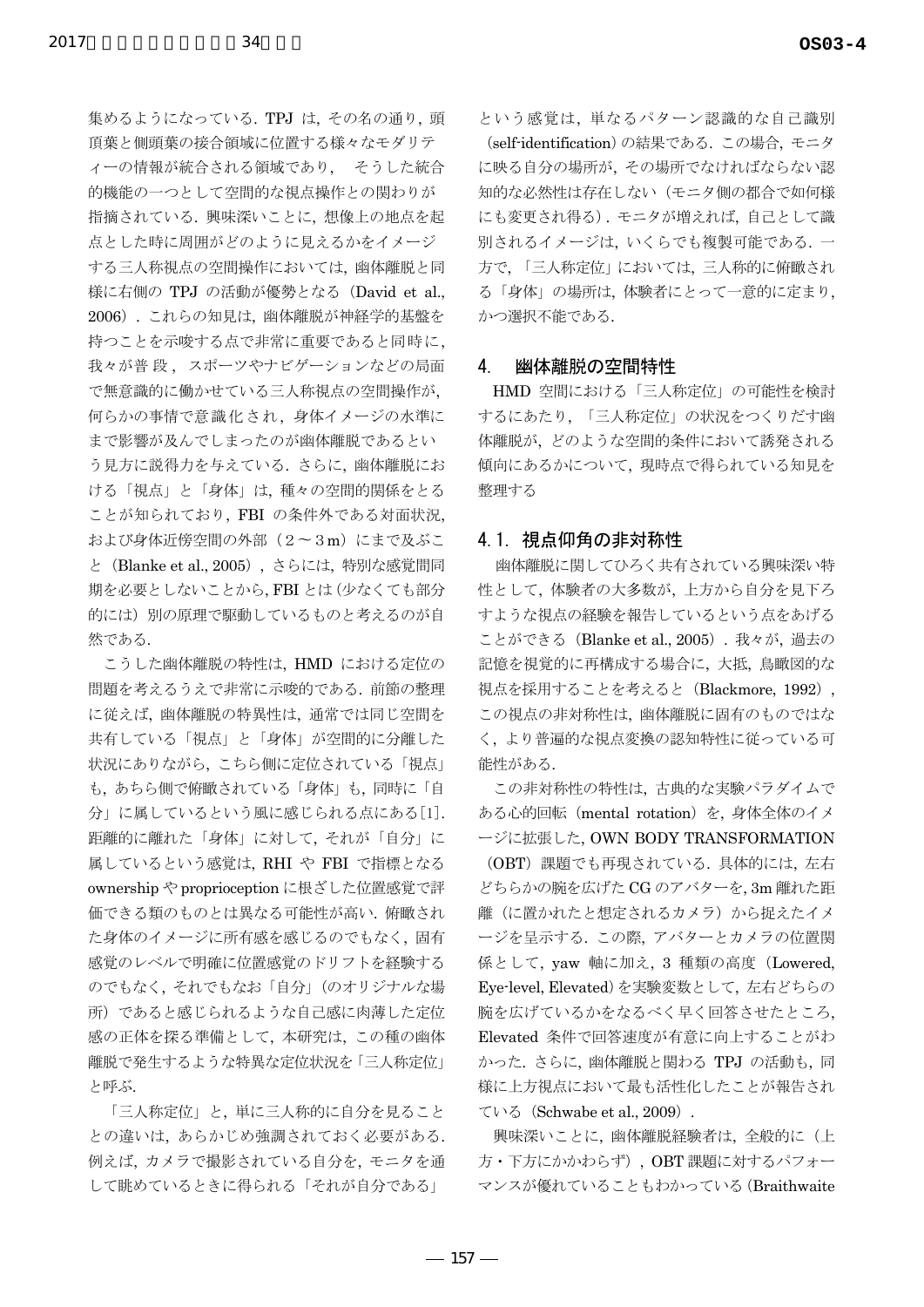et al., 2013). 従って、OBT 課題で発動する視点取得 の認知プロセスは、実際の幽体離脱における「三人称 定位」のメカニズムと部分的に重なっていると推察さ れる. 以上の意味で、三人称定位の特性を実験科学の 枠内で検討するにあたって、OBT課題は一定の有効性 を持っていると認めることができる.

## 4.2 重力の影響

健常者が経験する幽体離脱の 73%、脳疾患に起因す る幽体離脱の 80%が、仰向けの状態でいるときに経験 されるものであることがわかっている (Blanke, 2012). この事実は、「三人称定位」が重力の方向に対して、特 異的に作用している可能性を示唆している.

関連して、被験者を仰向け状態にした状態で、HMD を介して FBI を誘発した実験では(Ionta et al., 2011), (実際の空間的関係をそのまま反映した) アバターを 真下から見上げているような一人称視点を経験する被 験者群に加え (11/17)、少なくない数の被験者が、重 力に反して、アバターを上から見下ろすような(うつ 伏せ状態による)一人称視点を経験している(6/17). さ らに、これらのグループ間で、TPJの異なる活動が観 測されている点も興味深い. Ionta らは、これらの違い が、視覚系と前提系の統合における重みの配分に関す る個人差が影響していると考察している.

#### $5<sub>1</sub>$ 展望

## 5.1. 要約

本稿のもともとの問題意識は、HMD 空間における 身体の存在感の不在に対して、どのようなアプローチ を取りうるかというものであった. 2章では、「視点」 にひも付けられた自己感には、必ずしも「身体」が随 伴しているわけでないことを指摘したうえで、一人称 視点においてagencyを高めることは、結果的により身 体を無化していく作用を持つことを指摘した. また, ownership を高めることに対して一定の意義を認めつ つも、一部の身体のみならず、身体全体を精緻に描画 する一人称視点を技術的に追及する必要があることを 指摘した. そのうえで、本研究では、ownershipに基づ く、近視眼的な身体の定位とは異なる、鳥瞰図的に自 己を内省する認知機能を活用するような三人称視点に よる身体の定位のあり方に注目し、こうした知見を HMD における「身体」の実装に活用することの意義 を提起した. 3·4 章では、三人称定位に注目し、 ownership をベースにした近視眼的な定位 (FBI) と. より空間的な自由度を広げながら、身体に対する所属 意識の消えない幽体離脱を対比的に記述し、幽体離脱 において特異的に生じている三人称定位の空間特性を 明らかにすることの必要性を主張した. とりわけ. 幽 体離脱が仰向け状態で生じやすいこと、そして幽体し た視点が上方に定位されることが多いことを指摘する とともに、体験者の前庭系の感度によって幽体離脱の 生起パターンが変異することを紹介した.

## 5.2. OBT によるアプローチの意義

前章で紹介した幽体離脱の空間特性に関わる種々の バイアスがなぜ存在するのか、現時点で、説得力のあ る仮説は提出されていない. 本研究の今後の課題の一 つは、重力の作用に注目することで、そうしたバイア スの発生要因を統合的に説明するようなモデルを構築 することである.

出発点として、幽体離脱経験者が、OBT 課題の成績 に優れた傾向にある点に注目したい. OBT 課題におい ては、心的回転パラダイムの実験課題であることから も明らかなように、心的な物理シミュレーション過程 において生じるイマジネーションのコストが、課題の 成績に直接的に影響していると考えられる. この意味 から、幽体離脱者は、素朴な意味で「頭の中での空間的 操作が得意」であると理解できる. この観点からすれ ば、幽体離脱の経験が無い者にとっても、空間的なシ ミュレーションにかかるコストを低減することによっ て、三人称定位の強度を高めることができるかもしれ ない. そのうえで、手の心的回転では、「手首関節の回 転特性」という物理的な要因が、シミュレーションの 可否に強く影響していたこととの類似で考えるならば、 三人称定位にかかる心的回転においても、何らかの物 理特性の関与を想定するのが自然である. 前庭系の感 度によって、FBI の心的イメージの生起パターンが変 調するという知見は、本研究が、シミュレーションコ ストを決定する物理要因として重力に注目しようとす る根拠の一つである. そもそも、幽体離脱とは、心的 なレベルで、半ば重力の効力をキャンセルさせること によって、生起しているようにもみえる. したがって 重力要因を軸とした記述は、幽体離脱において、なぜ 鳥瞰図的な視点が取られやすいかについて、説得力の ある仮説を導出するうえでも意義があると考える.